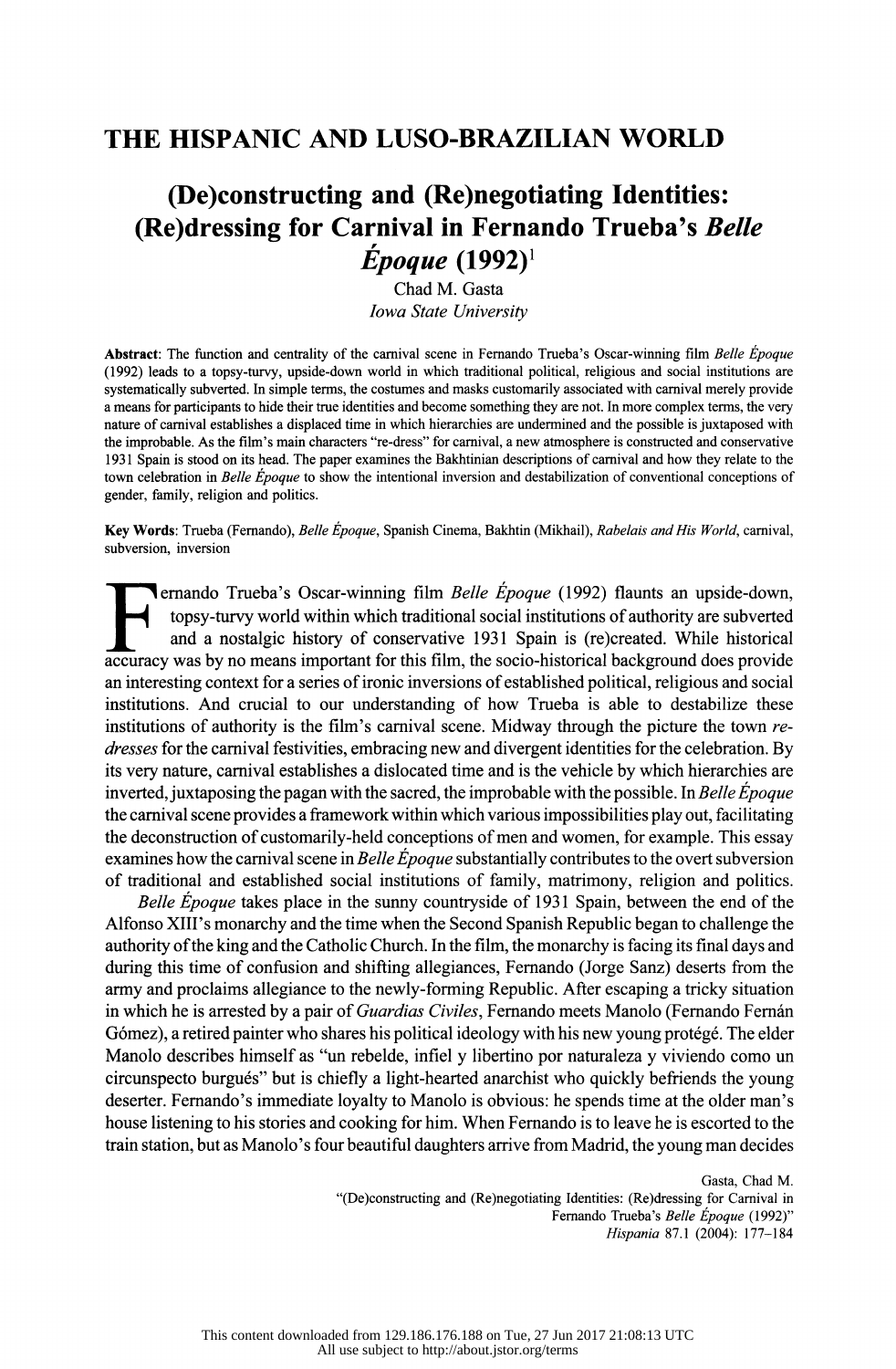it is in his best interests to remain a bit longer.

The four daughters represent very different social roles in the film. Clara (Miriam Diaz-Aroca) is a recent widow yearning for companionship. Violeta (Ariadna Gil) dresses as a man and will only consider sex if her partner is dressed as a woman. Rocio (Maribel Verdú), the playful and glamorous one, by turns fights off *and* embraces the advances of an awkward suitor, el *maestro*  Juanito (masterfully played by Gabino Diego). And young Luz (Penelope Cruz) is continuously annoyed that she is not always privy to her older sisters' confidences, mainly because they wish to protect her innocence and virginity. During the course of the film all of the young women seduce Fernando, and as these seductions play out, it becomes fairly obvious from the beginning that the traditional roles ascribed to women are inverted as Fernando, the virile, dashing young soldier, falls prey in tum to each of the beautiful and audacious sisters.

With a disorderly world the director seems to establish a general tone of mockery whose intent is destabilizing the existing political and social order. This sort of overt undermining of traditional political structures is related to an historical setting that helped to sustain and reinforce the long-established view of the monarchy and the dictatorship-only to be subverted later. Specifically, Trueba uses the backdrop of the republican revolution to highlight a shift away from the mostly Catholic Spain (and the consecutive dictatorships of Primo de Rivera and Berenguer), eventually succeeded by the much more liberal Second Republic. As the film so enthusiastically shows, it was thought that under the progressive Republic there would be free love, divorce and a general relaxation of stringent patriarchal values. This novel idea of new liberal freedoms is indicated by Rocio who tells her sometime-boyfriend Juanito that she would prefer to wait until the Republic has arrived to marry, "[...] porque cuando venga la República habrá divorcio, así podemos divorciamos." While these liberal thoughts help make possible the carefree attitude and innocence as depicted in the film, history has shown that the establishment of the Republic led to disorder, violence, anarchy, and greater interest in communism. However, director Fernando Trueba and screenwriter Rafael Azcona were not really interested in historical accuracy. In one interview, Trueba declared that the failed Jaca military plot and revolt at the Cuatro Vientos airbase which helped to spark the Republican uprising in December, 1930 served as a background on which to project the story ofFemando, the young deserter: "I'm not crazy about period movies, but sometimes I like to escape from the present. This was the case with *Belle Epoque.* We chose this short period of agitation and freedom in Spain's history because it was perfect background for Fernando's story. But it is just background, I hate historical movies. I don't want to give anybody history lessons" (qtd. in Jordan 302). Thus, within the confusing and quickly changing political landscape, it makes sense that the film centers on Fernando, who can be viewed as the "focus and locus of *Belle Epoque'* s festive inversions and potential subversions of systems of desire, control, power and authority" (Perriam 36), while history serves only as a backdrop.

And this backdrop nurtures a variety of subversions of authority. One need only look at the film's opening scene when Fernando is captured by two *Guardias Civiles* who know that the young man is a deserter from the Jaca uprising. The Civil Guards, often seen as a symbol of repression and authority (especially during the later Franco dictatorship), are here parodied. Whereas one might expect the younger Guard to be the more open-minded and easy-going, like the younger Fernando, he instead conforms to what could be expected of the rigid military during the time. On the other hand, it is the elder Guard, Juan (the younger man's father-in-law), who declares that since a Republic is on the way, there is little sense in detaining the deserter, especially in light of the progressive attitude that will soon engulf the countryside:"[ ... ] ya mi me da en la nariz que el gobierno va a cambiar. [ ... ] Y cuanto antes nos pongamos al servicio de lo que parece que va a venir, mejor." When the younger Guard shoots his father-in-law in protest, then turns the gun on himself, the audience is made acutely aware of the high stakes involved in upholding law and order during this chaotic time. Nonetheless, the ridiculousness of the scene is not lost on the audience. Because Spanish viewers would expect these characters symbolic of repression to be very tyrannical, the film's contrasting portrayal renders them almost caricaturesque. Is the audience supposed to be surprised when the younger man kills his father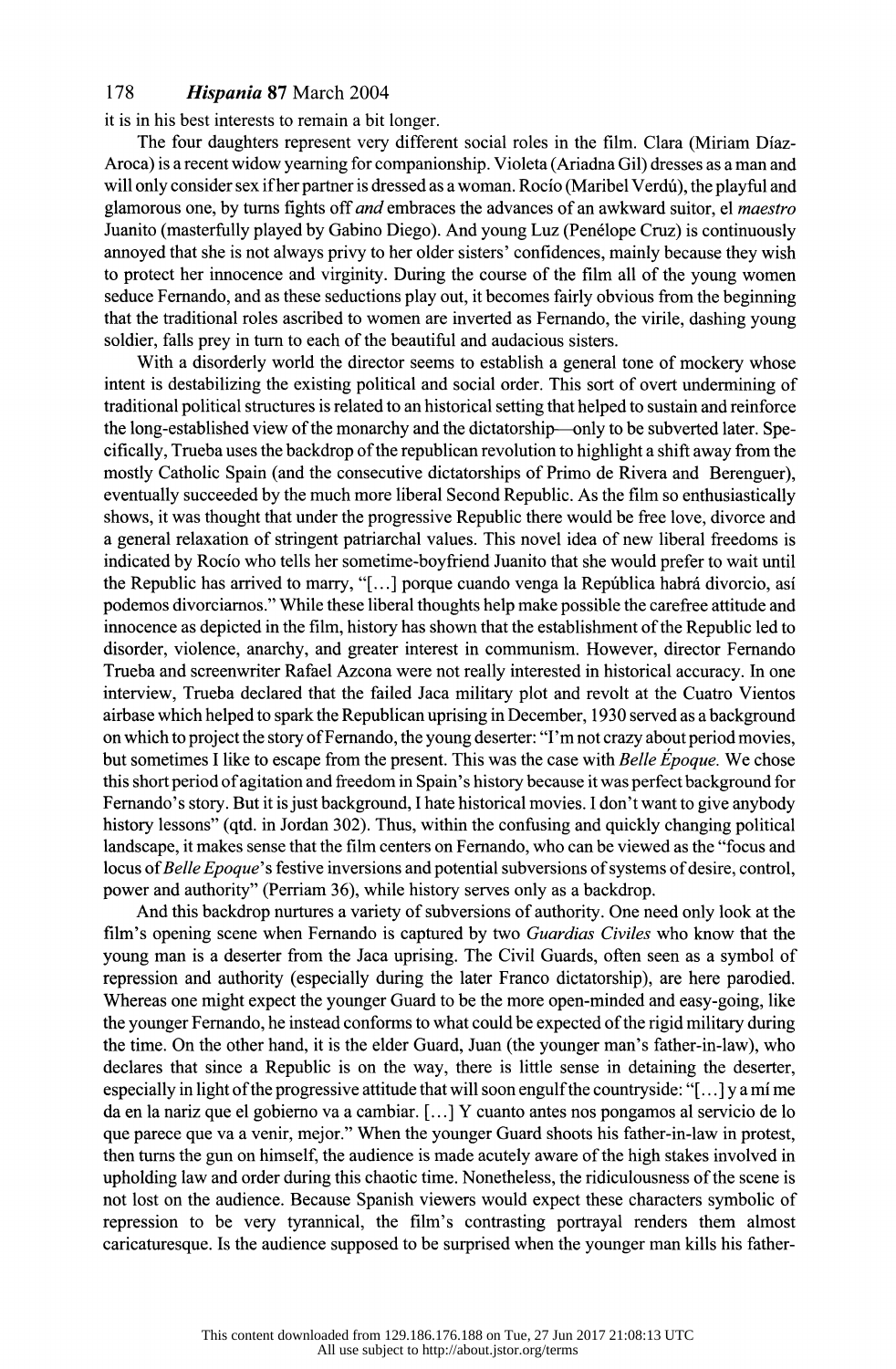in-law? Yes. But, is it easy to find humor or laughter in the outrageousness of the scene? Also yes. And, is Trueba himself poking fun at these institutions of authority, showing them to be unreasonably severe-albeit in a humorous but critical way? Yes again. As Jordan has pointed out, the divided view of the despotic Civil Guards is Trueba's way of expressing his own personal views about authority in Spain: "This murderous, macho outlook arguably corresponds to Trueba's own view of traditional patriarchal (and Francoist) Spain: dogmatic, repressive, violent, incapable of dealing with intellectual argument or allowing people to live their lives freely. *Belle Epoque* proposes a radically alternative, libertarian social and family model for Spain [ ... ]" (292- 93). Responding to his own experiences under Franco, Trueba seems to have set out to alter drastically the traditional political and historical landscape.

In general, the film is framed between the opening scene when Fernando is taken prisoner by the two Civil Guards and finds himself in shackles, or "esposas," and the final scene when the young deserter is married to Luz who becomes his "esposa." Between these two extremes, Fernando takes on a somewhat submissive role: he is seduced in tum by each of the sisters, is happily dressed as a maid, shows himself to be an excellent cook, and in the shuffle loses his masculine voice. Under what conditions might such inversions take place? The answer is found in the film's carnival scene which is almost exactly in the middle between these framing scenes. The carnival celebration facilitates the inverted plot structure and skewed character development that distinguishes the entire film. In carnival anything is plausible. It is a holiday when social norms are turned upside down, inside out. Generally, it is a time of the occult, the grotesque, and of confusion and opposites. Since party-goers are dressed in costumes, normal identities are blurred-even altered. It is this sort of suspension of normal behavior provided under the guise of carnival that allows Trueba poetic license to present a somewhat unbelievable story. The most well-known examination of carnival can be found in Mikhail Bakhtin's *Rabelais and His World.*  According to Bakhtin, the ancient rite of carnival in early modem Europe involved fascinating traditions that mocked those in authority and parodied official beliefs about society and tradition showing this mockery to be a way of life and an expression of universal freedom: "Carnival is not a spectacle seen by the people; they live in it, and everyone participates because its very idea embraces all the people. While carnival lasts, there is no other life outside it. During carnival time life is subject only to its laws, that is, the laws of its own freedom" (7). For Bakhtin, carnival was a popular form of social participation, a seemingly irrational time of festive celebration that purposely defied accepted social norms. In short, carnival blurs the border between art and life, between reality and fantasy, and between life and death. However, carnival is not illogical. The carnival celebration is simply a suspension and subversion of conventionally accepted hierarchies: "[...] one might say that carnival celebrated temporary liberation from the prevailing truth and from the established order; it marked the suspension of all hierarchical rank, privileges, norms, and prohibitions. Carnival was the true feast of time, the feast of becoming, change, and renewal. It was hostile to all that was immortalized and completed" (10). As Bakhtin points out, during carnival everyone can be seen as equal: a man can become a woman, the old may be young again, the poor are rich, the spiritual can be sacrilegious, and vice versa. In simple terms, the costumes and masks customarily associated with carnival celebrations up to the present day merely provide a means for participants to hide their true identities and become something else.

In *Belle Epoque,* the carnival scene takes place almost exactly midway through the film and occupies only about 10 minutes of the action. The mere chronological placement of the carnival festivities suggests the scene's centrality and significance to plot, structure and characterization. Just as carnival is a means to invert and destabilize, the placement of the celebration in the middle of the film suggests an intent and ability to undermine traditional film-making from the inside out. It should come as no surprise that the carnival celebration draws the entire town, all of whom wear some sort of masks, costumes or other disguises. For example, Rocio dresses as a beautiful, proper and innocent *señorita*, complete with tiara—characteristics that embody the opposite of her usual behavior. Her clumsy suitor, Juanito, is dressed in his grandfather's military uniform-complete with prestigious medals—no doubt qualities he cannot really acquire on his own. Even Luz is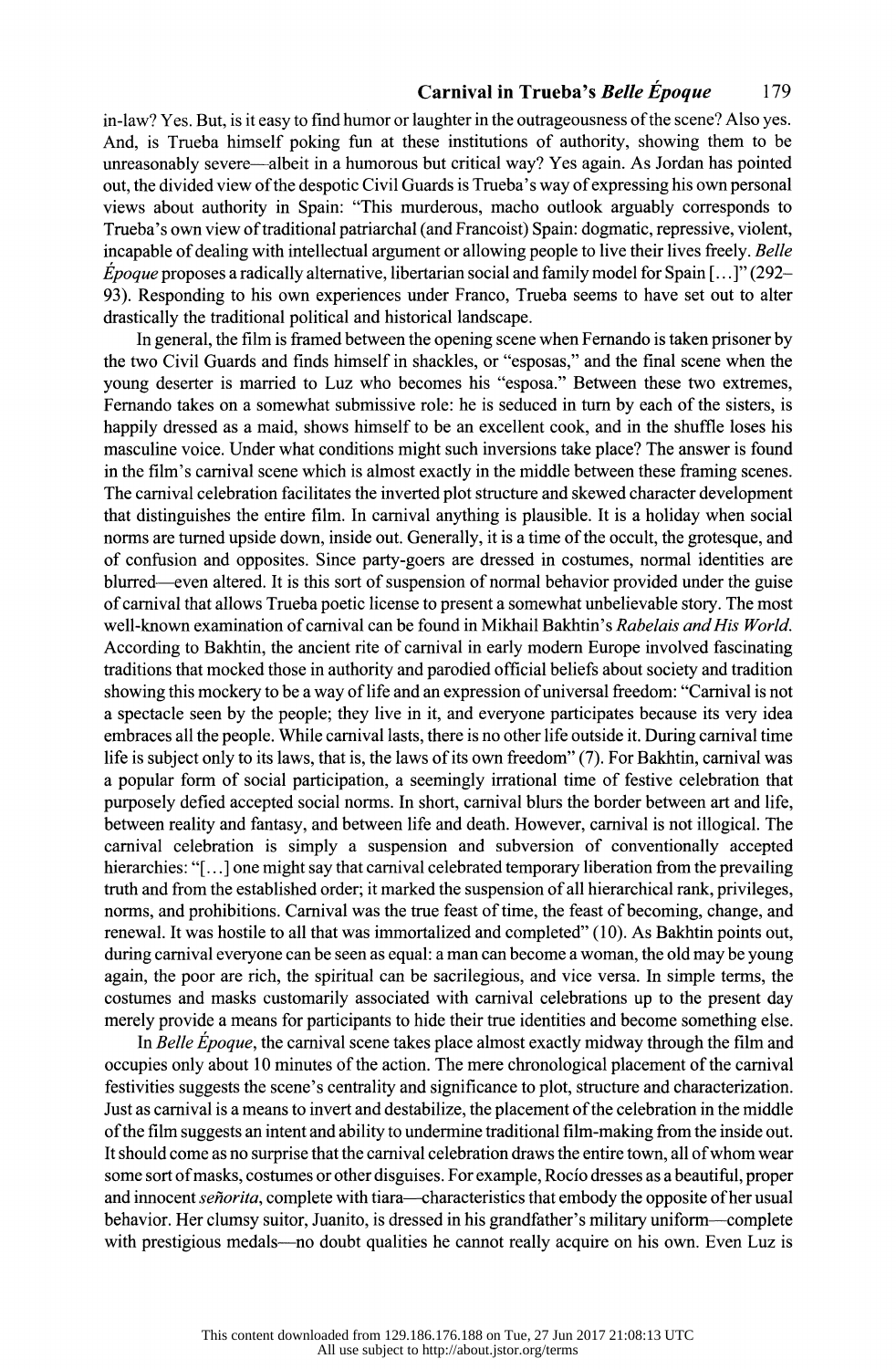dressed as a black maid, a disguise that may symbolize her subservience, but is at odds with her skin color.<sup>2</sup>

The most poignant example of the effects of carnival pits Violeta, dressed in Fernando's soldier uniform—the manliest of male attire—against Fernando who has assumed a docile maid's outfit. This exchange of clothing foreshadows other moments of gender inversion in the film.<sup>3</sup> Indeed, Fernando's attire was jointly designed by all of the sisters, making it possible forthem to choose the outfit and define the role he is to play (Jordan 297). Fernando does not seem the least bit dissatisfied with the outcome, perhaps because he is willing to do just about anything to impress the sisters, including wearing make-up, a wig and high heels. With some truly great acting, both Fernando and Violeta succeed in convincing the audience of their gender swap. In fact, during the carnival festivities, when they dance the tango, a very sensuous dance that symbolizes male potency and the culture of brothels (Jordan 297), they both subscribe to their new roles. 4 As the subordinate partner, Fernando looks as ifhe appreciates the strong guidance from Violeta, until he realizes that the entire party is focused on him, at which point he storms off the dance floor. As Fernando flees the party, one reversal follows another, including the loss of his shoe in the street. Instead of going back for it himself he mentions the loss to Violeta, who, acting out the role of the gentleman, retrieves the shoe, bends down, and places it on Fernando's foot, thus playing out the inverted Cinderella story. Moreover, Fernando is captivated by Violeta's masculine behavior. When he declares, "iJoder! Te has portado como un tio de verdad," the expression on his face appears to be one of intrigue, not shock; Fernando remains silent and docile as she places the shoe on his foot, running her hand along his leg. And when she kisses him, his only reply is an excited "Joder..." and a lunge toward her for another embrace, an energized motion that receives a cautious "jQuieta!" from Violeta. It is worth pointing out that Violeta has clearly associated Fernando with the feminine maid's costume, even using the feminine form of the adjective "quieto." For his part, it is clear that Fernando is as much involved in the charade as is she.

To this point in the film, both Violeta and Fernando willingly shed the gender roles traditionally ascribed to men and women. Indeed, Fernando is essentially transformed into the ultimate erotic stereotype and object of desire. But even before re-dressing for carnival, Fernando had already occupied the role of family cook, an activity traditionally thought to belong to women.<sup>5</sup> While it would seem that Violeta is the strongest example of this sort of sexual subversion, interestingly, Perriam maintains that Fernando—not Violeta—is the center of this subversive sexuality in the film: "Sanz's [Fernando's] body is the focus and locus of *Belle Epoque's* festive inversions and potential subversions of systems of desire, control, power and authority" (36). Similarly, Fernando's feminine appearance becomes the focus for Violeta who gives direction and dictates to the young man. To Fernando's-and our-astonishment, he not only revels in the attention but actually is rewarded for his effort in the following scene in the hayloft when Violeta practically forces herselfupon the young man and completes her masculine role by having intercourse with him, crowning her achievement by literally blowing his soldierly trumpet. Drawing on comments made by Paul Julian Smith, we could say that this love scene exhibits the bakhtinian combination of carnival and laughter: "This episode [ ... ] is perhaps the film's most successfully *comic* and erotic moment. One suspects, however, that the many awards garnered from the role derived from her [Ariadna Gil's] perceived courage in Spain in playing a lesbian at all" (38, emphasis mine).<sup>6</sup> Violeta's latent lesbianism can be fully appreciated keeping in mind the central carnival scene. While she dresses in men's clothing and performs normally "masculine" duties such as chopping wood or fixing the vacuum cleaner, it seems that she performs these tasks only because someone in the house must do them. That is to say, the femininity of the other sisters is strongly contrasted with the androgynous Violeta, but until the carnival scene, we never have enough clues to determine why. A closer look, however, shows that Violeta's entire life revolves around her role reversal. For example, when she is inside the house, she wears overalls and a beret, considered to be male attire. When outside, she dresses as a woman, unless she is near the family home where no one can see her-in which case she resorts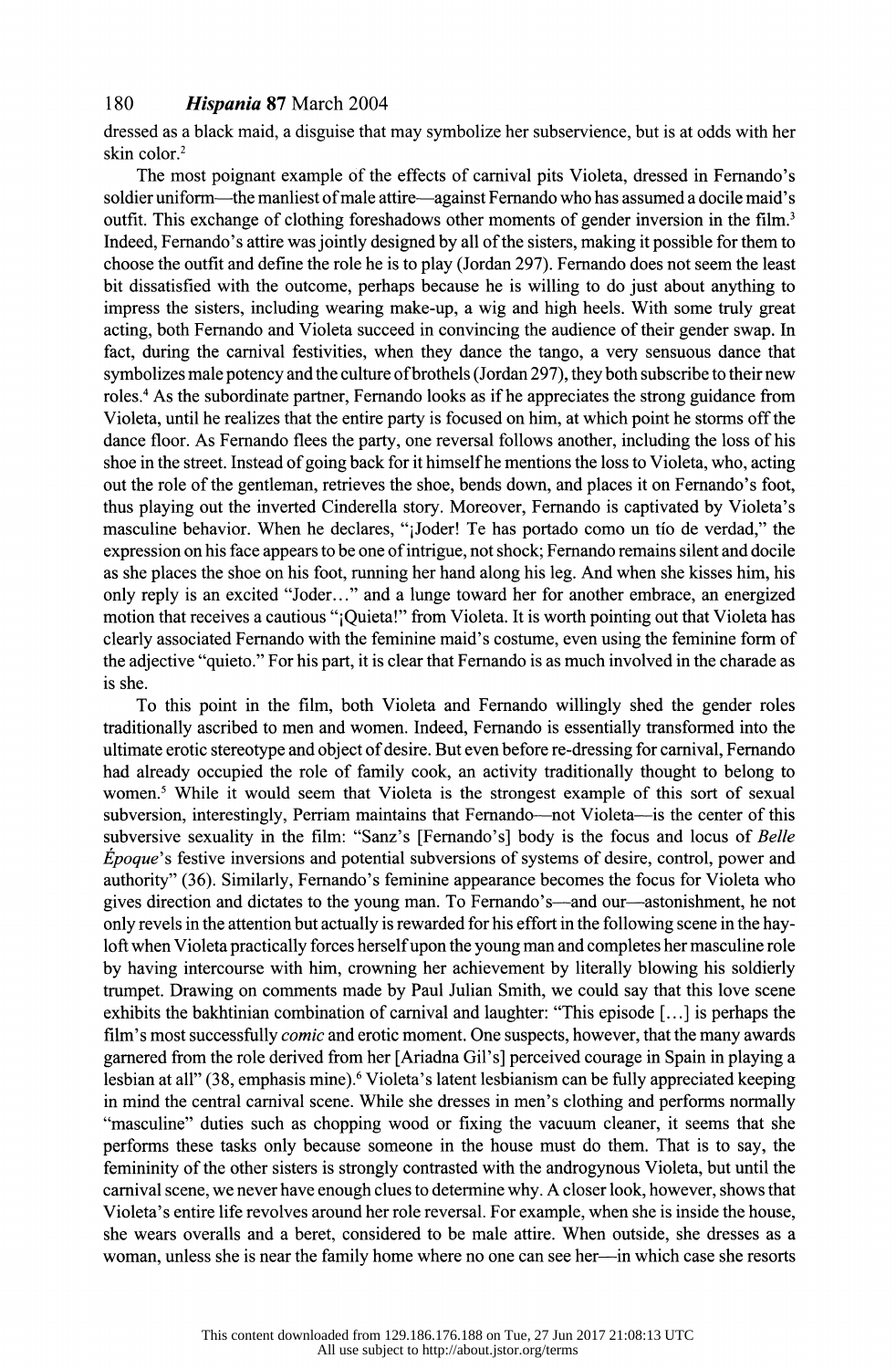to male attire such as her hunting outfit. Furthermore, it is not until later in the film that we are told by Clara that as a child, the sisters' mother was so infatuated with having a boy in the family, instead of all girls, that she dressed the young Violeta in boy's clothes (including a sailor's uniform, another example of masculine attire), and treated her as a son.

In Spanish film of the 1990s, the portrayal of lesbianism is really nothing new but Smith's comments about the amount ofrewards garnered by Ariadna Gil's rendering of Violeta do point to the excitement generated by such a role. However, such conduct by women in 1931 Spain was not common in public; thus Violeta only overtly displays her true spirit inside the house. Only in the carnival festivities would she dare dress as a man. It is worth mentioning that Violeta is a veterinary surgeon, traditionally a male profession, and her employment in Madrid helps her express her desire to dress as a man.

Another explanation for Violeta's role reversal comes from the director himself. Trueba deliberately portrayed the characters in this inverted fashion—both Violeta and Fernando—by taking a page from Billy Wilder's famous cross-dressing masterpiece *Some Like It Hot.* We know this because as Trueba accepted the 1993 Oscar for best foreign film, he clearly stated his allegiance to Wilder: "Quisiera creer en Dios para darle las gracias, pero sólo creo en Billy Wilder. Gracias, mister Wilder" *(Diario de Navarra*, 2 April 2002).<sup>7</sup> Trueba's allegiance to Wilder aside, the public gender-bending and clothing exchange can be considered a construct that better reflects present-day Spain, even though women may have had the opportunity to express their sexuality in private. This is affirmed by Colmeiro and Jordan and Morgan-Tamosunas who believe that the reversal of sexual roles and identities really reflects 1992—the time that Trueba made the picture-and not 1931, the supposed time of its plot (Colmeiro 135; Jordan *et al.* 58- 59). 8 However, it is important that the pervading feeling of open-mindedness that encompassed much of Spain in these early days of the republican "revolution" was meant to be reflected in the film in such characters as Violeta. Her cross-dressing and gender re-initiation might just be exactly the type of behavior that occurred during the time simply because, as we know today, the time of Second Republic was Spain's most liberal period prior to the 1980s. Was Trueba's intent to demonstrate just how free-thinking the time was?

Nonetheless, Fernando's and Violeta's role reversal is symptomatic of many other inversions in the film. Besides the pair's latent sexuality revealing itself through their cross-dressing, the town priest, don Luis (Agustin Gonzalez) also expresses his suppressed selfand contributes to the overall inversion of religious and social institutions in the film. In almost all ways, he symbolizes the constantly-shifting ideological attitudes toward Spain's Catholic Church and its clergy during the time period up to present-day Spain. For example, dofia Asun (Chus Lampreave), Juanito's Carlist and very Catholic mother, labels him "un cura herejima" and Juanito calls him a disgrace to the church. Yet Don Luis is appreciated by everyone in the film because he lives like they do: he delights in swearing, gambling, smoking, drinking and feasting and is noted for his liberal attitudes-actions and attitudes not necessarily befitting someone of the cloth. There is little doubt that he is clearly Trueba's preferred version of a Catholic priest, easy-going, open, liberal, and tolerant (Jordan 295). In this fashion, don Luis is analogous to other characters in the film, given that his behavior is essentially the opposite of what one would expect of a priest during mostly-conservative 1931 Spain, a time when liberals, anarchists and communists generally opposed the authority of the conservative church. 9 But, while don Luis's behavior can be deemed somewhat radical for the times, it cannot be said that he was alone. Not all clergy were rigidly dogmatic and some may even have been liberalized by the oncoming Republic, though probably not to the point that don Luis was.

Just as we become acquainted with the liberal-minded, friendly priest, and begin to appreciate his confidence and honesty, his character is once more overturned. In one of the film's final scenes, just as Fernando and Luz are to marry, the wedding party arrives at the church to find Don Luis has committed suicide by hanging himself from the rafters. For the audience that has come to appreciate the priest for his contentment and stability, Don Luis's suicide is surprising. The happy ending with Fernando's and Luz's wedding day is marred by the image of the likeable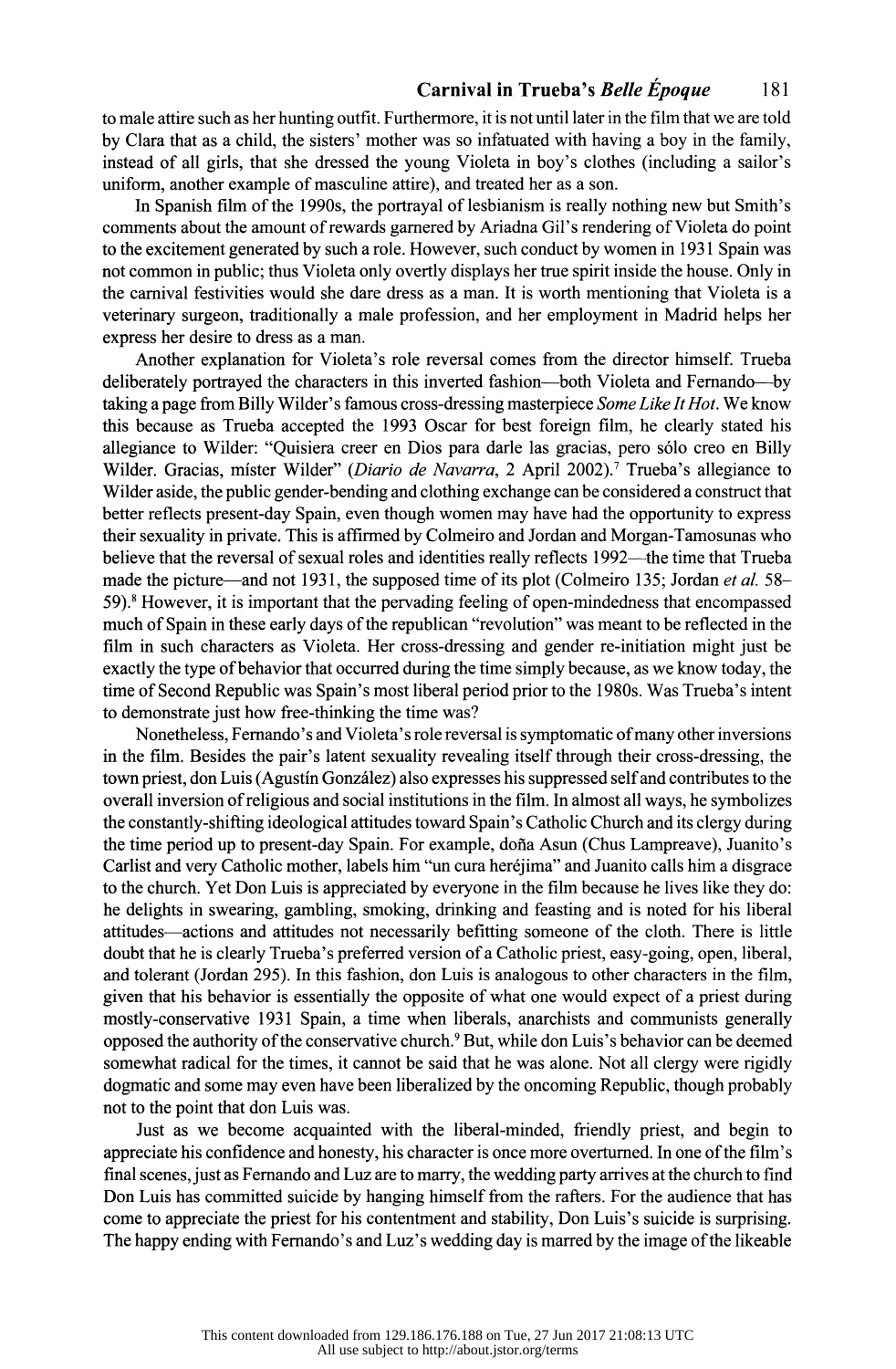priest dangling from the ceiling, his eyes partially crossed and his tongue protruding from his mouth. An unexpected twist transpires when the camera pans from Manolo to the dead priest whose clamped hand holds an autographed copy of Miguel de Unamuno's recently published *El sentimiento tragico de la vida* in which the Basque writer sets forth the reasons for his waning religious faith. We are led to believe that the priest's reading of the text pushed him over the edge to suicide, which, as Jordan states, perhaps indicates Don Luis's inability (like Unamuno's), to live with the contradiction between faith and faithlessness (295). The contradiction is further played out by the two opposing belief systems embodied in the characters of Dona Asun and Manolo. For Doña Asun, the suicide is a "castigo de Dios," for having been an unfit priest, while for Manolo his death is the liberation of the soul and a solution to the trepidation of death: "Quien" se quita la vida, se quita el miedo a la muerte."

Within the rite of carnival, the priest's death should not come as a surprise. Indeed, carnival was as much a celebration oflife as it was a commemoration of death. As Morson indicates, within the carnival framing, death is not death—it is not an end—but instead is a form of renewal because carnival "[ ... ] understands the human body not as the mortal husk of an individual bound to suffering and articled to end, but as the collective great body of the people destined to continue through all change, all history" (93). And the threat of death is no great enemy to carnival time, for death will always be superseded by everlasting life. Such is the case with Don Luis's suicide: his death is really a sort ofresurrection of thought and spirit; namely, his actions in life live on after his death in the sense that it is thought that the liberal ideology of the coming Second Republic will ultimately release society from the stringent belief system imposed by some Catholic clergy, an ideological system of authority that Don Luis was fond of flouting.

Beyond challenging the established political and religious institutions, the film also subverts traditional concepts of marriage and the family, as seen in the relationship between Manolo, his daughters and their absent mother. Manolo's family make-up, unique for the 1930s, could still be considered contrary to societal expectations in present-day Spain. Besides the fact that the four daughters live a very free life-style in Madrid where they work in varied occupations, the girls' mother is practically invisible until her triumphant entrance near the end of the film. Whereas Manolo has the opportunity to take a lover during his wife's absence, he clearly states early on to Fernando that "Resulta que como solo me empalmo con mi mujer, no he podido conculcar el matrimonio." Manolo represents another character inversion in that Spanish men in his situation in patriarchal Spain would often take a lover. But this is not the case in *Belle Epoque* as Manolo is seemingly content with his wife's absence.

When one sunny morning Manolo's wife, Amalia (Mary Carmen Ramirez), finally makes her entrance in the film, the others express no surprise whatsoever that she has brought along her manager Danglard (Michel Galabru), who is also her lover. Amalia and Danglard have just returned from a less-than-successful tour of opera houses in the Americas where, strangely, she was booked as a singer of *zarzuela,* which was, at that time, largely defunct as a musical genre. Still more interesting is that she has chosen to take a rich lover, and there is little doubt that she fully controls the relationship. For their part, the sisters are fully aware and accepting of the unconventional marriage of their parents. In fact, when Amalia and Manolo slip away to the bedroom for their yearly sexual interlude, Fernando asks why Danglard is crying, to which Luz replies matter-of-factly: " $_{i}$ Eres tonto?  $_{i}$ No ves que es el amante de mamá?" The situation is both funny and perplexing. While the audience might be prepared to accept one man as Amalia's lover, we are not quite ready to accept both of them, especially in light of the fact that the central partner is not the husband. Such audience reaction to Manolo's family is based upon a faithful reflection of traditional views of the family unit of 1931 Spain. Indeed, as Colmeiro has pointed out, this film deviates from traditionally-ascribed roles for mothers and fathers during this period: "In *Belle Epoque* the tyrannical patriarchal mother is replaced by an impotent and anarchist patriarch. The figure of the overpowering absent father is reversed by the indulgent absent mother (independently living abroad)" (137). Basically, the roles are switched, creating a powerfully amusing feature of the film that is neither expected nor easily explained except via the role of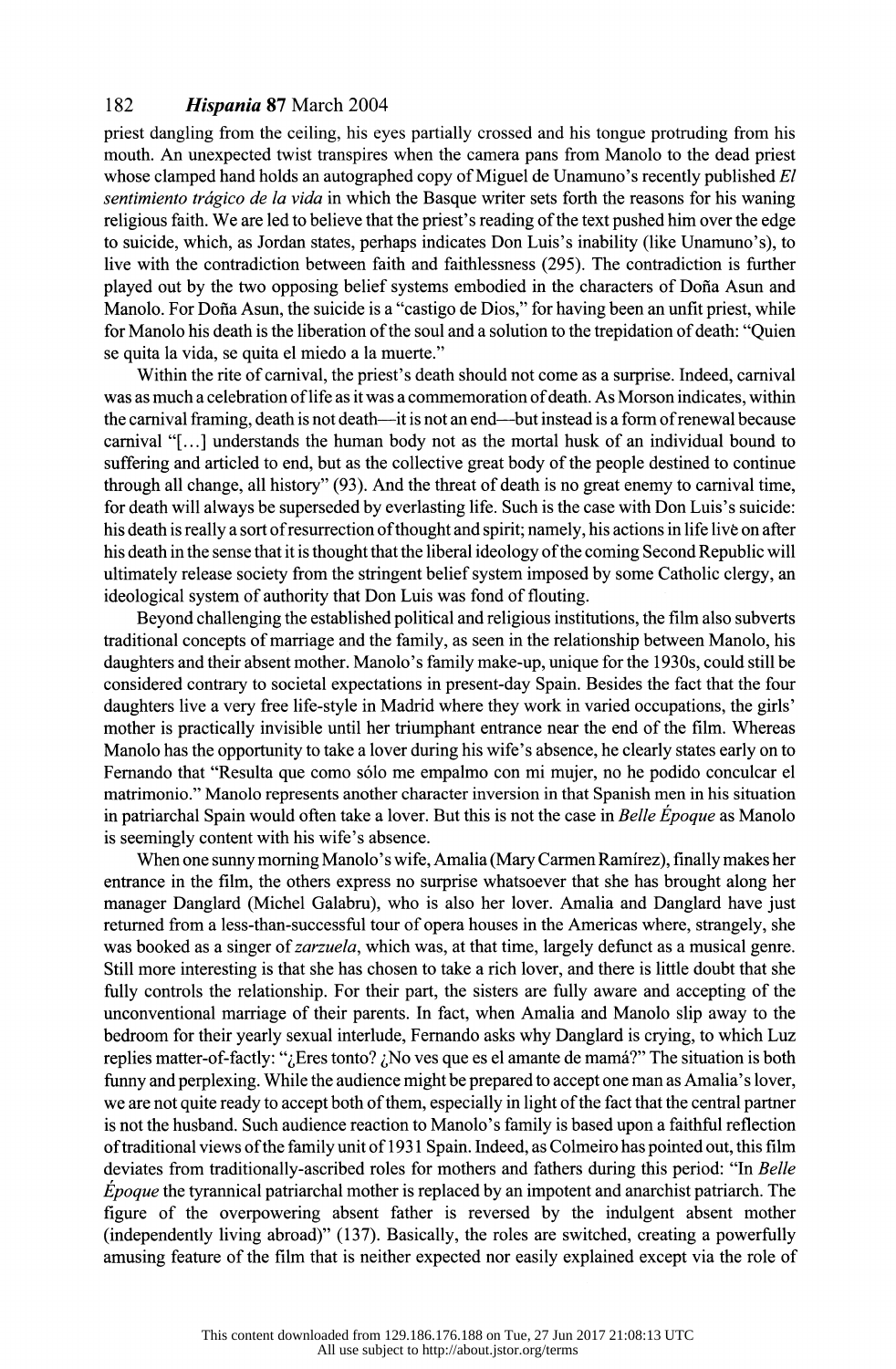carnival that pervades all scenes.

One might think that the unconventional relationship shared by Manolo and Amalia is directly opposed to the more traditional bond shared by dofia Asun and her son, Juanito. However, their characters are as much inverted as the others: dofia Asun is a waffling Carlist who turns Republican only to tum Carlist again. And while her Catholic belief is symbolic of a powerful sector of Spain during the period preceding the Second Republic, her continuous changes of political allegiance point to a much larger public whose shifting allegiances are emblematic of the drastic transformations taking place throughout the film. This is also true of Juanito who, in an effort to free himself from his overbearing mother in order to marry Rocio, decides to renounce his Catholic faith and seek excommunication from don Luis, only to rescind his renunciation later when Rocio kicks him out of her bed. Do the constantly changing religious, political and social belief systems on which the film is based faithfully express the historical background? Certainly dofia Asun and Juanito, like many others in the film, are representative of character types found in Spain during the time period, just as Violeta's lesbianism or Amalia's marital arrangement certainly had precursors as well. Moreover, being Spain's most liberal time prior to the present also means that the director and screenwriter must find ways to express that progressive attitude, even by taking it to extremes. However, it is worthwhile to point out that *Belle Epoque's* history is mostly nostalgia for a time that was certainly displaced from present-day perspectives on the liberal period: "In the end, after the carnival is over, with the unmasking and removal of costumes, there only remains the memory of a time that may have seemed like paradise, but clearly is only nostalgia" (Colmeiro 139). If *Belle Epoque* 's time is nostalgic, then the historical fall of the dictatorship and the realization of the Second Republic serve as reminders of a period of crisis for which camivalesque laughter and celebration constitute an escape from reality, perfectly suited to the various character and plot inversions.

The inside-out world that carnival facilitates may appear unbelievable or illogical, but closer examination reveals that precisely that atmosphere of absurdity facilitates an entire series of plot, structure and character inversions. By its very nature, carnival constructs an imaginary world where women dress as men, conservatives become liberals, women hunt while men cook and clean, men do not have lovers, but women do, etc. And the entire range of identity restructurings is symptomatic of a larger inverted social, political and religious context that questions authority, rendering it unbelievable at times, but always entertaining. In *Belle Epoque* the result is a topsyturvy world that helps us question prevailing attitudes about men and women and which, for a time, destabilizes traditional hierarchies of power and authority. The result is a playful and interesting view of 1930s Spain, providing a means to question authority.

#### **NOTES**

<sup>1</sup>Production: Lola Films / Animatógrafo / French Production (Spain-Portugal-France, 1992). Producer and Director: Fernando Trueba. Screenplay: Rafael Azcona, Jose Luis Garcia Sanchez and Fernando Trueba. Cinematography: Jose Luis Alcaine. Music: Antoine Duhamel. Art Direction: Juan Botella. Editor: Carmen Frias. Featuring Penelope Cruz, Miriam Diaz-Aroca, Gabino Diego, Fernando Fernan Gomez, Michel Galabru, Ariadna Gil, Agustín González, Chus Lampreave, Mari Carmen Ramírez, Jorge Sanz, Maribel Verdú. Color - 109 minutes.

2In "La pintura espafiola en la estetica de! cine: *Belle Epoque,"* an interesting article comparing Spanish painting to scenes in *Belle Epoque,* Moreno-Nuno writes that the carnival scenes exhibit many of the same artistic qualities for which such artists as Picasso or Dalí were famous: "En el carnaval aparecen lo grotesco y lo esperpéntico adueñándose de una concepción del tiempo ahistórica, cíclica y global: [...] el maestro con el uniforme de su abuelo, [...] Luz disfrazada de criada negra, y Rocio con mantilla y peineta, en un piano medio similar a la obra de Picasso *Mujer vestida a la espanola (La Salchichota)* (1917)" (621).

<sup>3</sup>Also visible in this carnival scene, although easy to miss, are people dressed to show literary figures of the day including a man who carries another in a wheelbarrow. It seems to me that this pair is acting out the protagonists of Ramón del Valle-Inclán's *Divinas palabras*, a play in which a couple earns money by showing off their dwarfed and deformed child. However, it could also allude to Fernando Arrabal's *Fando y Lis.* 

<sup>4</sup>Juanito reminds us that the tango has been prohibited by the Pope Pius X to which Luz replies: "Pero el Papa, ¿qué sabe de bailes?" Juanito's response is humorous: "El Papa sabe de todo. Por eso es infalible."

'Even the girls' mother, Amalia, wonders out loud who is such a wonderful cook since none of the sisters has